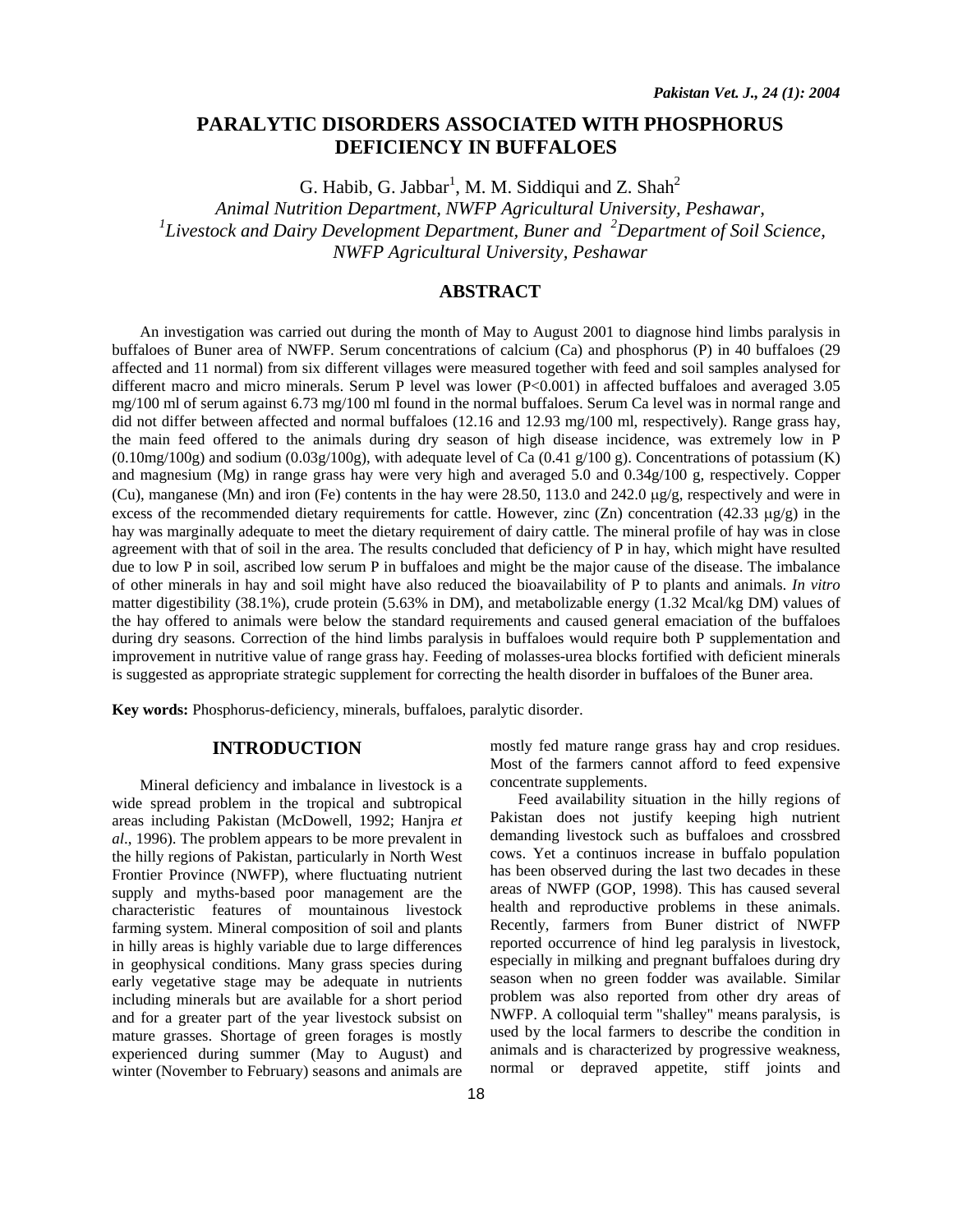disinclination to walk. The condition is occasionally preceded by haemoglobinuria without pyrexia.

In response to farmer's concern, the present investigation was initiated to explore relationship of blood profile of Ca and P in affected buffaloes with occurrence of this paralytic disorder in buffaloes. Mineral composition of soil and feed was also determined to help diagnosis.

## **MATERIALS AND METHODS**

### **Collection of blood, feed and soil samples**

Blood samples (about 10 ml) from jugular vein were collected from 29 affected and 11 apparently normal buffaloes in six villages of Nagrai Union Council, of District Buner, NWFP. Blood in the tubes was allowed to clot, serum was separated through centrifugation at 3000 rpm for 5 minutes and stored at -4<sup>o</sup>C until analysed. Samples of range grass hay (about 500 g) were collected from different farms in the study area. Core samples of soil at about 10 cm depth (Rashid, 1996) were also randomly collected from all the six villages. Owners of the diseased animals were interviewed and their perceptions of the problem were recorded.

### **Laboratory analysis**

Calcium and inorganic phosphorus concentrations in the serum samples were analyzed with colorimetric method using diagnostic kits (Clonital, New Jersey, USA). Feed samples were digested with nitric acid and perchloric acid. Soil samples were extracted with AB-DTPA (Rayment and Higginson, 1992). Magnesium (Mg), potassium (K) and sodium (Na) were measured on flame photometer. The concentrations of copper (Cu), zinc (Zn), manganese (Mn) and iron (Fe) in the feed and soil samples were measured on atomic absorption spectrophotometer. Nitrogen in feed and soil samples was analyzed with the Kjeldhal procedure of AOAC (1990). *In vitro* dry matter digestibility of the feed samples was determined with the method of Tilley and Terry (1967) and metabolizable energy contents were calculated from *in vitro* digestibility values, as suggested by MAFF (1984).

#### **Statistical analysis**

The data were analysed with analysis of variance using the general linear model procedure of SAS (2000). The main effect for blood profile of calcium and phosphorus included health condition (normal or diseased), production status (dry or lactating), location (6 villages from where samples were collected) and interaction of these. Means were compared with Duncan Multiple Range Test (SAS, 2000).

## **RESULTS**

### **Blood profile of Ca and P**

Blood profile of Ca and P in normal and affected buffaloes is summarized in Table 1. Phosphorus concentration in affected buffaloes was significantly lower (P<0.001) than that of normal buffaloes and averaged 3.05 and 6.73 mg/100 ml serum, respectively. Phosphorus levels in affected buffaloes dropped to a critically low level of 1.07mg/100 ml of serum, with a maximum concentration recorded as 4.68 mg/100 ml.

| surrering from paralytic ulsoruer |                                        |                               |        |  |
|-----------------------------------|----------------------------------------|-------------------------------|--------|--|
| <b>Parameters</b>                 | Mean<br>values<br>(mg/100 ml<br>serum) | Range<br>(mg/100 ml<br>serum) | CV (%) |  |
| Calcium                           |                                        |                               |        |  |
| Normal                            | $12.16^a$                              | $8.79 - 18.02$                | 27.02  |  |
| (healthy)                         |                                        |                               |        |  |
| Diseased                          | 12.92 <sup>a</sup>                     | $6.78 - 23.60$                | 27.17  |  |
| <b>Phosphorus</b>                 |                                        |                               |        |  |
| Normal                            | $6.73^a$                               | $5.62 - 9.96$                 | 26.90  |  |
| (Healthy)                         |                                        |                               |        |  |
| Diseased                          | $3.05^{b}$                             | $1.07 - 4.68$                 | 28.37  |  |

## **Table 1: Blood serum profile of calcium and phosphorus in healthy and buffaloes suffering from paralytic disorder**

Mean values with different letter for each parameter differ significantly (P<0.001).

Calcium concentration in blood was not different (P>0.05) between the normal and affected buffaloes and averaged 12.16 and 12.92 mg/100 ml serum, respectively. Both Ca and P levels were not influenced by location (P>0.05) and production status (lactating or pregnant) of the buffaloes. There was also no interaction of production status and health condition of the buffaloes.

### **Nutritive value and mineral composition of feed**

Range grass hay was the major feed offered to the buffaloes during the period when the occurrence of the disorder was high in the area. Nutritive value of the hay was found poor, as indicated by low nitrogen contents (0.96% in DM), low *in vitro* DM digestibility of 38.1% that reflected in low metabolizable energy of 1.17 Mcal/Kg DM (Table 2).

Mineral composition of the hay along with recommended dietary requirements for a lactating cow are given in Table 2. The hay was found adequate in Ca (0.41 g/100g) and Zn (42.33  $\mu$ g/g), deficient in P (0.13  $g/100g$ ) and Na  $(0.03g/100g)$  and high in Mg (0.34g/100g), K (5g/100g), Cu (28.50µg/g), Mn (113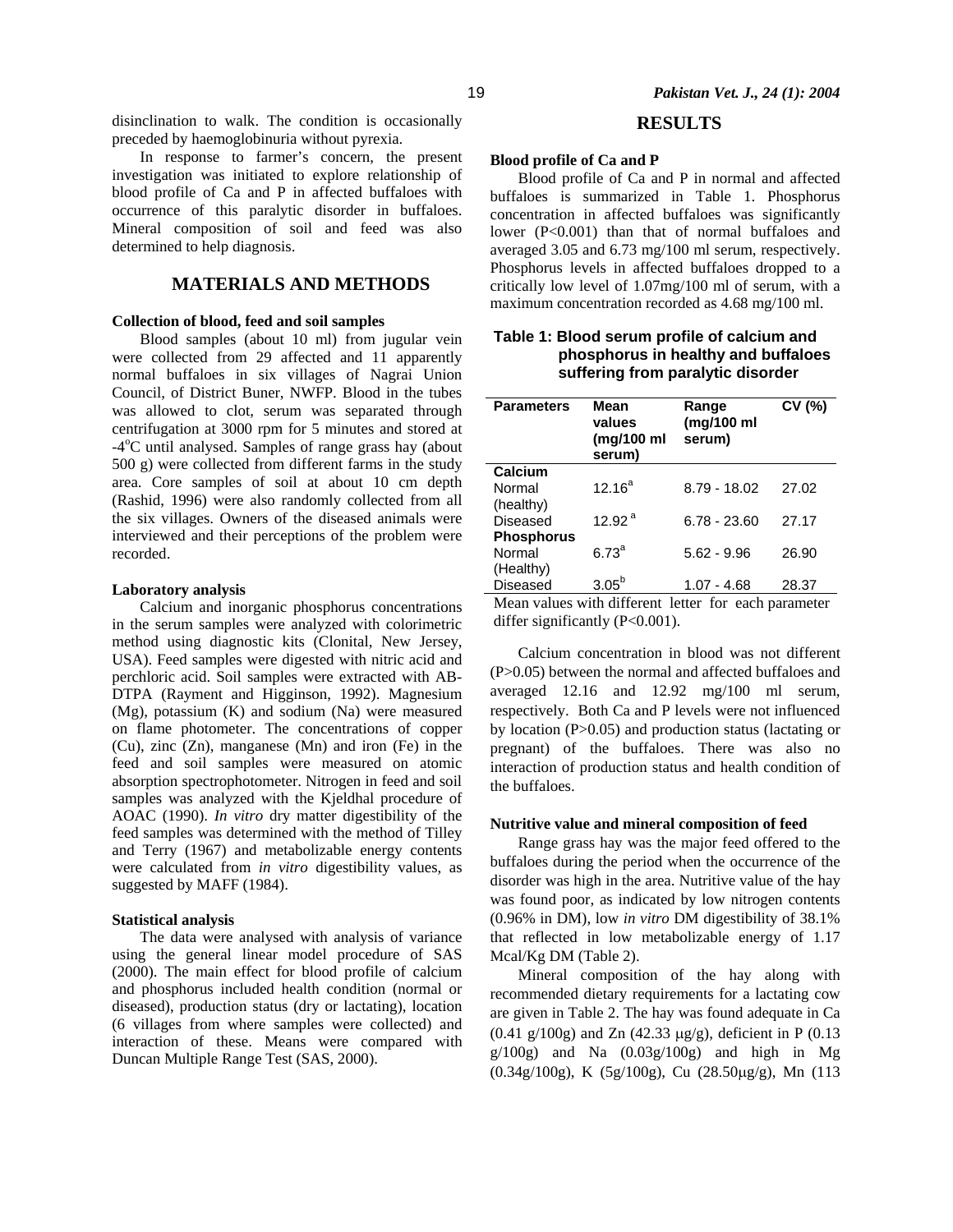$\mu$ g/g) and Fe (242 $\mu$ g/g). Mineral composition of hay largely varied among the samples collected from different locations, as indicated by their wide range in Table 2.

#### **Mineral status of soil**

Mineral concentrations in soil samples of the affected area along with a standard composition of a normal soil are presented in Table 3. The concentration of macro-minerals viz. Ca, P, Na, K and Mg were 9.16, 1.28, 62.50, 78.00 and 242 µg/g, respectively. Trace elements levels as µg/g in the soil were Cu (3.23), Zn (12.84), Mn (3.08) and Fe (21.53). Nitrogen contents, as indicative of soil fertility, ranged from 0.17 to 0.29 and averaged 0.23 g/100g soil.

## **DISCUSSION**

Low P level in the blood of affected buffaloes suggested that hypophosphataemia may be the main causal factor of the observed paralytic syndrome in the buffaloes. Normal blood concentration of inorganic P was reported as 6.0-6.69 mg/100 ml of serum in healthy buffaloes (Nagpal *et al*., 1968; Patil and Jone, 1970). In the present study, P level in the normal buffaloes averaged 6.73 mg/100 ml of serum, while mean serum P concentration in the affected buffaloes was 3.05 mg/100 ml with a minimum value of 1.07 mg/100ml. In line with the present findings, Nagpal *et al*. (1968) reported that in buffaloes suffering from P deficiency, the inorganic P contents in serum reduced markedly to

**Table 2: Mean concentrations of nitrogen and minerals in range grass hay and standard dietary requirements (on dry matter basis)** 

| <b>Parameters</b>                 | Range grass hay        | *Recommended<br>dietary concentrations for<br>milking cows | <b>Difference</b><br>$(\%)$ |
|-----------------------------------|------------------------|------------------------------------------------------------|-----------------------------|
|                                   | Mean (range)           | Mean                                                       |                             |
| Nitrogen (g/100g)                 | $0.96(0.88 - 94)$      | 1.92                                                       | - 50                        |
| In Vitro DM digestibility (%)     | 38.10 (36.5 - 39.7)    | ۰                                                          |                             |
| Metabolizable energy (Mcal/Kg DM) | $1.17(1.11-1.22)$      | 2.35                                                       |                             |
| Calcium (g/100g)                  | $0.41(0.25 - 0.58)$    | 0.43                                                       | $\Omega$                    |
| Phosphorus (g/100g)               | $0.010(0.011 - 0.010)$ | 0.28                                                       | $-53$                       |
| Sodium (g/100g)                   | $0.03(0.02 - 0.03)$    | 0.18                                                       | - 83                        |
| Magnesium (g/100g)                | $0.34(0.26 - 0.50)$    | 0.20                                                       | $+70$                       |
| Potassium (g/100g)                | $5.00(1.68 - 11.45)$   | 0.90                                                       | $+455$                      |
| Copper $(\mu g/g)$                | 28.50 (8.60 - 48.40)   | 10                                                         | $+185$                      |
| Zinc $(\mu g/g)$                  | 42.33 (30.20-54.40)    | 40                                                         | $+5$                        |
| Manganese $(\mu g/g)$             | 113.00 (83 - 142)      | 40                                                         | $+183$                      |
| Iron $(\mu g/g)$<br>$\cdots$      | 242.00 (223 - 253)     | 50                                                         | $+384$                      |

\* Source = NRC (1998)

#### **Table 3: Nitrogen and minerals levels in soil of the study area (on dry matter basis)**

| <b>Parameters</b>      | Soil of the study area | *Approximate composition of normal soil |
|------------------------|------------------------|-----------------------------------------|
|                        | Mean (range)           | Range                                   |
| Nitrogen (g/100g)      | $0.23(0.17-0.29)$      | $0.10 - 0.50$                           |
| Calcium $(\mu g/g)$    | 916 (683 - 1306)       | 500-700                                 |
| Phosphorus $(\mu g/g)$ | $1.28(0.65 - 2.52)$    | $5-10$                                  |
| Sodium $(\mu q/q)$     | 62.50 (59.20-61.10)    | $0.05 - 0.23$                           |
| $Magnesium(\mu g/g)$   | 78.00 (56-94)          | 150-200                                 |
| Potassium $(\mu g/g)$  | 242.67 (123-364)       | 120-130                                 |
| Copper $(\mu q/q)$     | $3.23(1.80 - 4.14)$    | $0.30 - 0.50$                           |
| Zinc $(\mu q/q)$       | 12.84 (9.74-14.82)     | $0.90 - 1.50$                           |
| Manganese $(\mu g/g)$  | $3.08(2.08-4.60)$      | $0.60 - 0.10$                           |
| Iron $(\mu g/g)$       | 21.53 (15.30-25.20)    | $3.00 - 5.00$                           |

\* Source: Rashid, A. (1996) and Shah, Z. (Personal communication).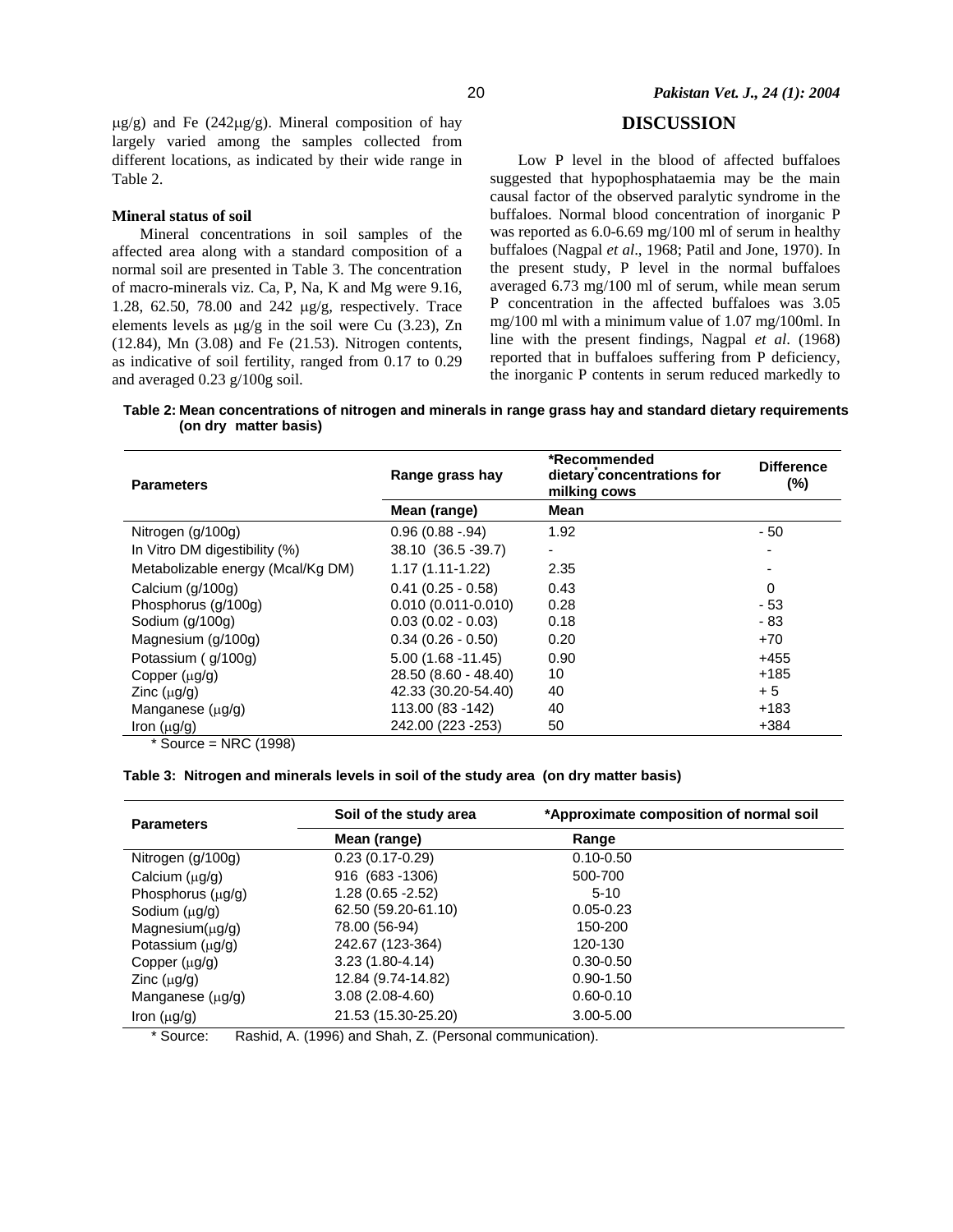a mean value of 1.76 mg /100 ml and ranged from 1.22 to 3.55 mg/100 ml. Unlike Ca, blood inorganic P is not regulated by homeostatic control mechanism and declines to a sub-optimum level when animals are fed P deficient diets (NRC, 1988). In the study area, buffaloes were fed P deficient hay containing 0.132g/100g phosphorus, as a main feed. To meet animal requirements of P from forage source only, a level of 0.28g/100g DM in the feed is required (NRC, 1988), thus P deficiency of 53% in the diet was calculated (Table 2). Inadequate P in the hay was in close conformity with the soil composition in the area (Table 3).

In the present study, the blood Ca level was not affected by the disease condition and remained the same in normal and affected buffaloes (12.16 and 12.92 mg/100 ml of serum, respectively). This supports the findings of Nagpal *et al*. (1968) and Malik and Gautam (1971), who reported that serum Ca level in hypophosphataemic buffaloes might not be necessarily in the normal range of healthy animals. Serum Ca concentrations observed in the present study were similar to those reported by Qureshi *et al*. (1999) in lactating buffaloes.

Both Ca and P are closely inter-dependent and for optimum metabolism, NRC (1988) has suggested a dietary Ca/P ratio of 1.4:1. In the present study, a Ca/P ratio of 3:1 was observed in the range grass, thus the deficiency of P may have limited the utilization of Ca in the body and may have induced secondary deficiency of Ca even in the presence of a normal blood Ca level in the affected buffaloes.

Both Ca and P are important for skeleton and muscle functions in the animal body and chronic P deficiency was reported to cause stiff joints in farm animals (Georgievskii, 1982; NRC, 1988). In the present study, features of the syndrome included disinclination to move due to stiff joints especially of the fore legs that were kept abducted, abnormal posture with straighten neck and prominent scapula accompanied by progressive emaciation with normal appetite. In some cases, as reported by farmers, haemoglobinuria preceded the above symptoms which further added to the severity of the disease. In severe cases, the buffalo preferred lying down which often led to death. Lactating buffaloes were found highly susceptible to the disease, followed by pregnant buffaloes, presumably due to high demand of Ca and P in such animals. The reason for absence of the disease in cows is not yet known. However, it can be assumed that cows kept in the area were mainly indigenous type with low productive performance (1-2 liter of milk/day) and may, therefore, have lower demand for P. It can also be argued that local cattle may have developed better adaptability to mobilize their mineral reserves as compared to buffaloes which are not native to the area but imported/brought from the plain areas, hence may not be able to utilize their body reserve of Ca and P. The possibility of species difference in homeostasis of P cannot be ruled out (Georgievskii, 1982).

Although, all the affected buffaloes in six villages had consistently sub-optimum concentrations of serum P, severity of the disease varied due to variable serum P concentration in affected buffaloes. Blood and Radostits (1989) stated that signs of hypophosphatemia might occur when normal blood P levels have fallen from the normal level of 4.5 mg/100 ml to 1.5 mg/100 ml of serum. In severe cases, P level may fall to 1 mg/100 ml. In the present study, serum P levels were in the range of 1.07-to 4.68 mg/100 ml, with an average value of 3.05 mg/dl in the affected buffaloes.

Farmers in the area reported that hind limbs paralysis in buffaloes was observed more frequently during feed scarcity periods of summer and winter and the syndrome subsided with the availability of green fodder. As stated earlier, consumption of P deficient hay as the sole feed may explain the prevalence of the disease during dry periods; the poor nutritive value of the hay was also presumably an accentuating factor. Sample analysis of the hay revealed low energy and low nitrogen contents (Table 2) that primarily contributed to debilitating condition of the affected buffaloes. Very low digestibility of the hay might have further reduced the bioavailability of P and other minerals in the affected animals. Low P level in diet can also influence the cellulolytic activity of rumen microbes (Bryant, 1973). It is, therefore, inferred that correction of paralytic disorder in buffaloes would require both P supplementation and up-gradation of feeding value of poor quality roughages to improve energy and protein supply to the animals.

An imbalanced proportion of different minerals in the range grass hay, as depicted in Table 2, may have also impeded their utilization due to antagonism phenomenon explained by Georgievskii (1982). The high K level of 5 g/100 g against the required level of 0.90 g/100g may have interfered P absorption and the same would be expected with excessive Fe concentration found in the hay. This may have further accentuated P deficiency in the buffaloes. Low dietary sodium as found in the hay, was reported to cause muscles weakness (Blood and Radostits, 1989), a factor that may have added to locomotion problem in the P deficient buffaloes. The hay contained excessive amount of Cu (28 µg/g). If high level of Cu in diet can cause haemolysis of erythrocytes (Georgievskii, 1982) then it could be assumed that excessive Cu intake may have contributed to the development of haemoglobinuria in some P deficient buffaloes. Blood and